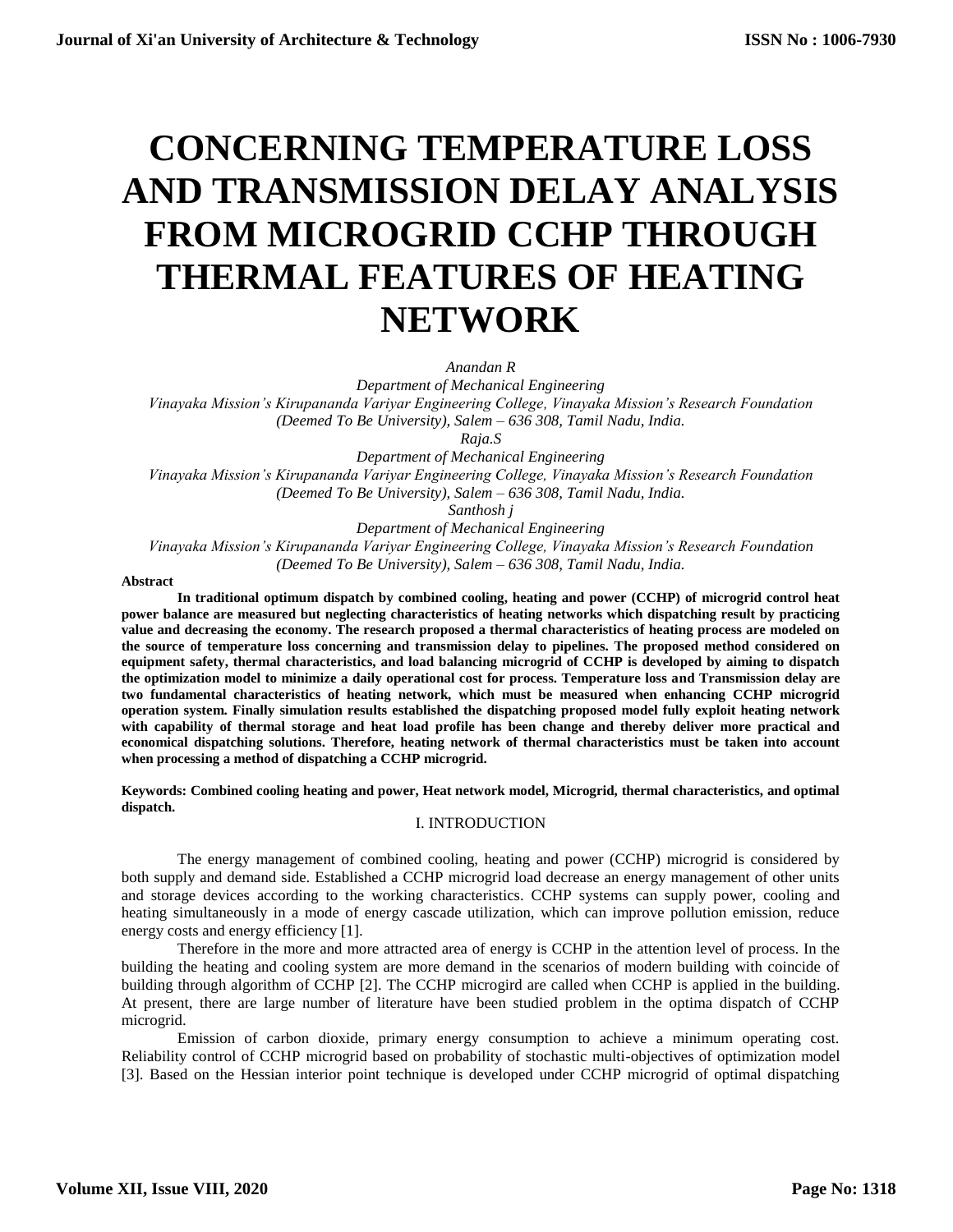process that divided heating, cooling and electric that load five types of process [4]. Literature [5] subsequently developed an optimal dispatch of general model is proposed and bus based structure are described the energy flow and composition of CCHP microgrid.

However, neglecting a thermal characteristics of heating network [3-5], which practice ideals of the dispatching results and comprise the economy. Literature [6] provides the description of simple variables and calculating heating network and examines thermal characteristics of heating network. Literature [7] proposes a combination model to entirely simulate the dynamic temperature distribution of a actual heating network and builds a advanced model of heating network.

Literature [8] develops an optimized scheduling model of the CCHP microgrid, in which characteristic thermal storage capacity is exploited to provide accommodations wind power. Exploits complementarily characters between demand response realizing a synergic dispatching of heat, cold, and electric power, and transmission delay of heating network, [9]. In this paper, thermal characteristics of heating network are modeled with considerations of transmission delay and temperature loss concerning to pipelines.

Then, a dispatch optimization model aiming to minimize daily operation costs of the CCHP microgrid is developed. Simulation results determine that the dispatching model proposed in this research can fully exploit thermal storage capacity of heating network and change the heat load profile, and thereby bring solution of more economical and practical dispatching.

### II HEATING NETWORK THERMAL CHARACTERISTICS MODULE

Thermal energy of Heating network from the source of heating loads through pipeline by medium heating, that can be divided according to the medium heating adopted process of transfer heat into steam and hot water network. Due to the modest heating area between the stations exchanged the heat without any load of heat which was directly connected to the equipped in building with heating network of CCHP microgrids. In accumulation heating network is measured in the quality instruction mode, which means that network of heating masses are fulfilled by adjusting the supply temperatures of heat sources, while ensuring the circulating flow rates in all pipelines are continuous.



Figure 1: Proposed Process of CCHP

Thermal characteristics of heating network represent two features that is temperature loss and transmission delay concerning to pipelines. Between inlet and outlet of a pipeline hot water of pipeline flows slowly as a result obviously temperature drops for time delay, which specifies that a part of thermal energy is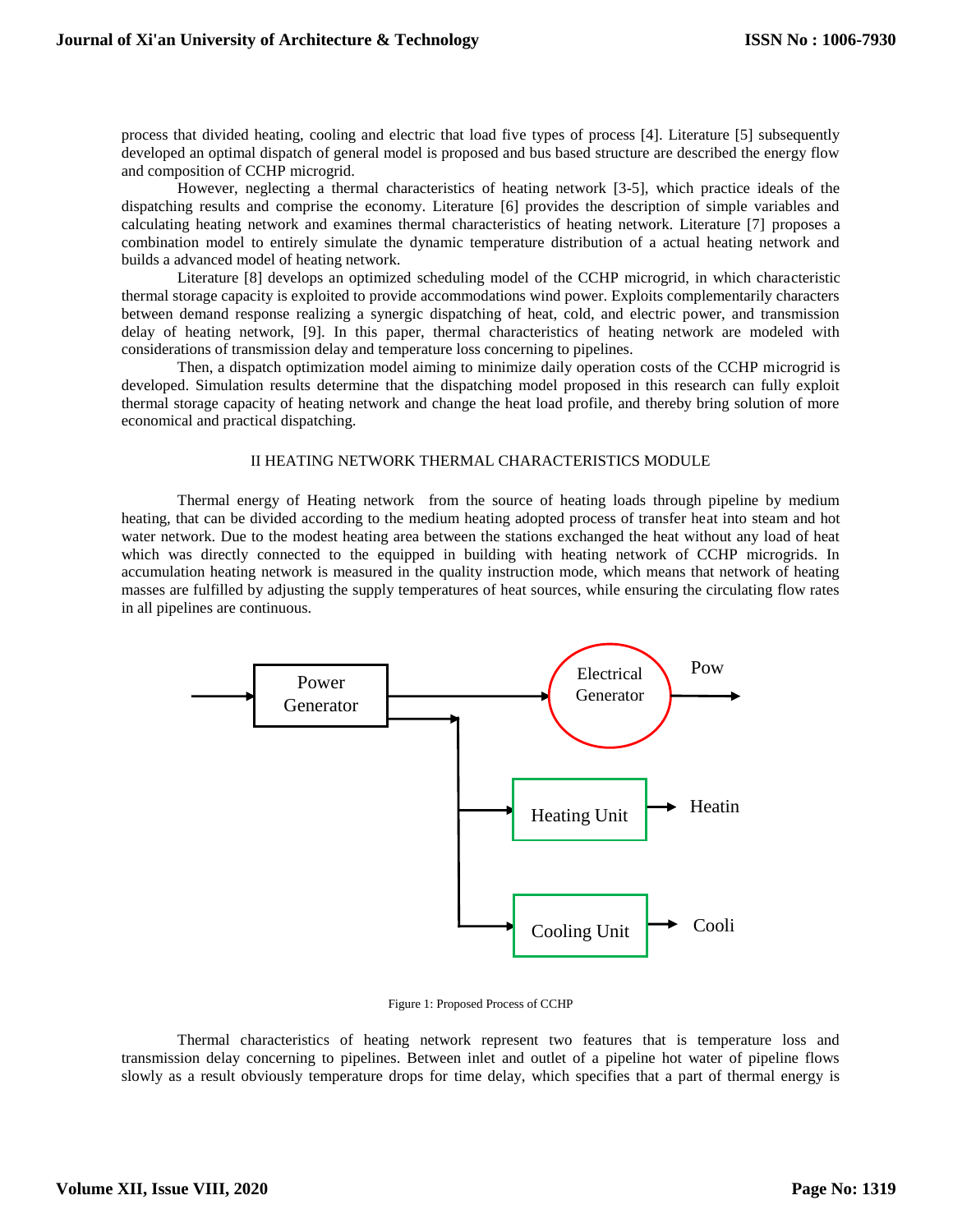stored in pipelines. In addition, water temperature reductions beside the pipeline for the reason that heat losses distressing to the pipeline caused from temperature difference between pipelines outside environments. Transmission Delay

Water is speedily heated in heat sources and forced to heat loads over pipelines with a continuous flow rate. Therefore, there is a time delay between temperature drops at heating loads and heat sources. The transmission delay time of a pipeline can be expressed as

$$
\tau_i = (1 + \frac{\rho C_i L_i}{m_i \Delta t}) \frac{L_i}{u_i}
$$
\n<sup>(1)</sup>

Where, iis an index of pipelines and '<sup> $\tau$ </sup> I' defined as a transmission delay time pertaining to pipeline i (s),  $\cdot \rho$ , is a hot water density (kg/m3), 'Ci' refers is a cross-sectional area of pipeline i (m2), Li represent is a length of pipeline i (m), ui is a flow rate of hot water in pipeline i (m/s), 'mi' is a flow of water in pipeline i (kg/s),  $\Delta t$  is the length of time intermission in the dispatch.

Temperature Loss

Along the pipeline water temperature decreases because of heat losses belong to to the pipeline caused from temperature difference between pipelinesambient and outside environments. For pipeline i, and temperature loss of hot water can be expressed as p

$$
\Delta T_{L,i}(t) = (1 - f^{\frac{\lambda \lambda_i}{E_p m_i}})(T_{h,i}(t) - T_o)
$$
\n(2)

Where,  $\Delta$ TL, i is the temperature drop of pipeline i at time t, Cp is a specific heat of water, Ts, i (t) is a temperature at the inlet of pipeline i at time t,is an complete heat transfer coefficient of every pipe per unit length (W/m), To is an ambient temperature. The transmission delay and temperature loss concerning to heating pipeline i can be developed by (1) and (2), as shown in

$$
T_{p,i}(t+\tau_i) = (T_{h,i}(t) - \Delta T_{L,i}(t))
$$

Where, Te,i  $(t+^{\tau} i)$  is a temperature at outlet of pipeline i at time t. The dispatch of optimal solution for transmission delay and temperature loss are defined through the CCHP of pipeline process by the bus schema of heat, cooling, electricity, steam and gas process are investigated in the proposed research.

### III DISPATCH OPTIMIZATION MODEL OF CCHP MICROGRID

The optimization of the CCHP microgrid is demonstrated in Figure 2, which can meet difficulties of electricity, heat and cooling simultaneously. As shown in Figure 2, the electric and heat sources include gas boiler (GB) and gas turbine (GT) the energy storage devices essentially involves battery, and the energy transformation devices consist of electric refrigerator (ER), absorption chiller (AC) and waste heat boiler (WHB).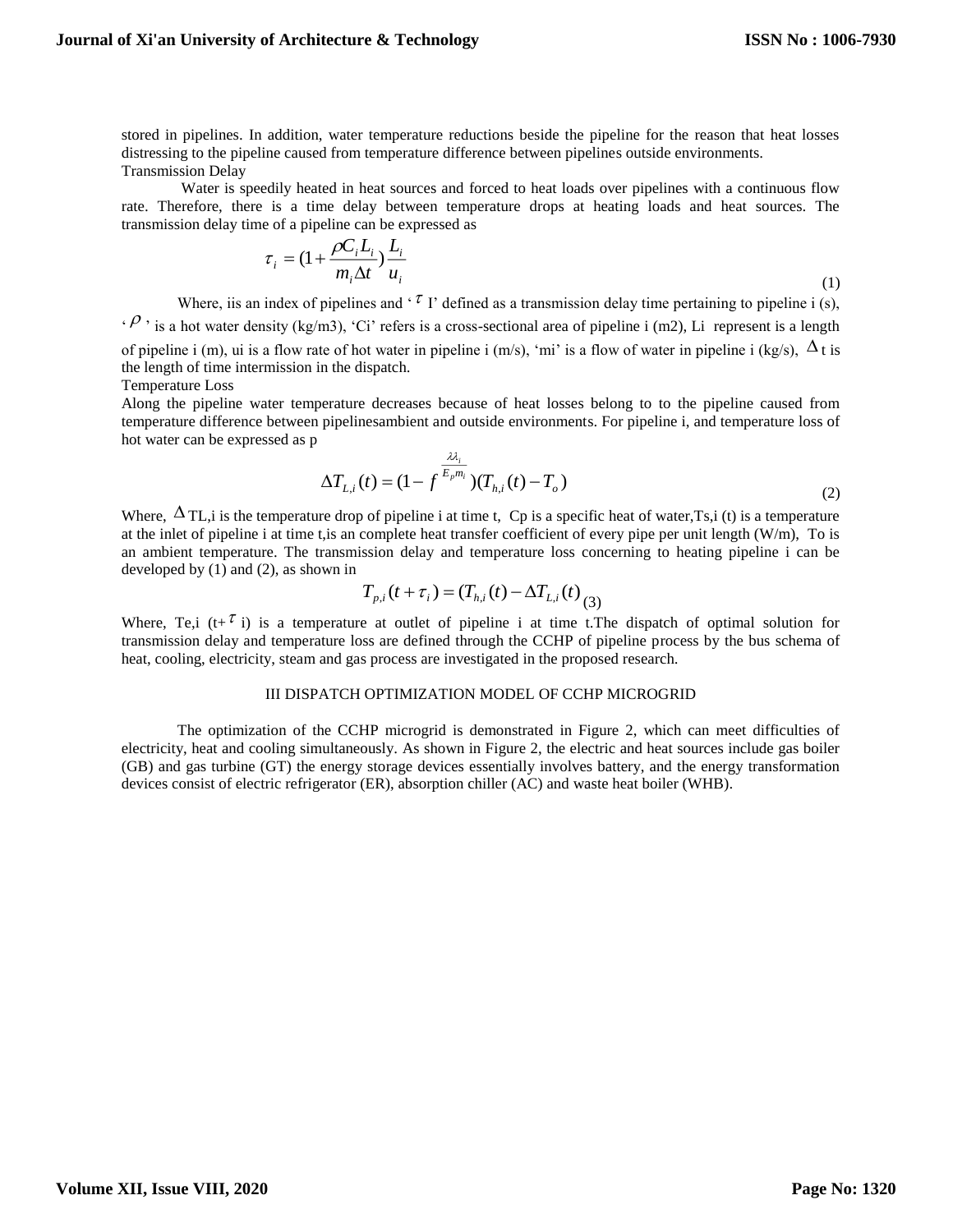

#### HEATING CHARACTERISTICS CONSTRAINTS

a) Transmission delay and temperature drop constraints of pipeline:

An optimal planning method for electrical thermal combined energy system considering heat storage characteristics of heating network is proposed in this research. Therefore, dynamic model of heat transmission considering time delay of heating network is proposed. The storage probable of heating network is analyzed.

The limitations on transmission delay and temperature loss connect to pipeline it can be developed by the expression of  $(1)$ ,  $(2)$  and  $(3)$ , which will not be included here repeatedly for the equation. b) Temperature constraints of pipeline:

In transmission of hot water, too high temperature causes two much heat degeneracy of pipelines and thus includescommercial performances. On the different too low temperature reduces heating quality of consumers.

As a result, the temperature of the hot water should be bounded in a reasonable range. Due to temperature loss, the inlet temperature at the supply pipeline of heat source is the highest of the entire heating network, while the outlet temperature at the return pipeline of the heat source is the lowest. Therefore, the constraints on temperature of hot water can be

$$
\begin{cases} Tsg, I, t \le T_{g^{\max}} \end{cases} \tag{4}
$$
\n
$$
\begin{cases} \text{Tsg, I, t, } \ge T_{h^{\min}} \end{cases}
$$

Where, max  $T<sub>g</sub>$  is represented a maximum temperature of pipeline supply,  $T<sub>h</sub>$  is a return pipelineof minimum temperature.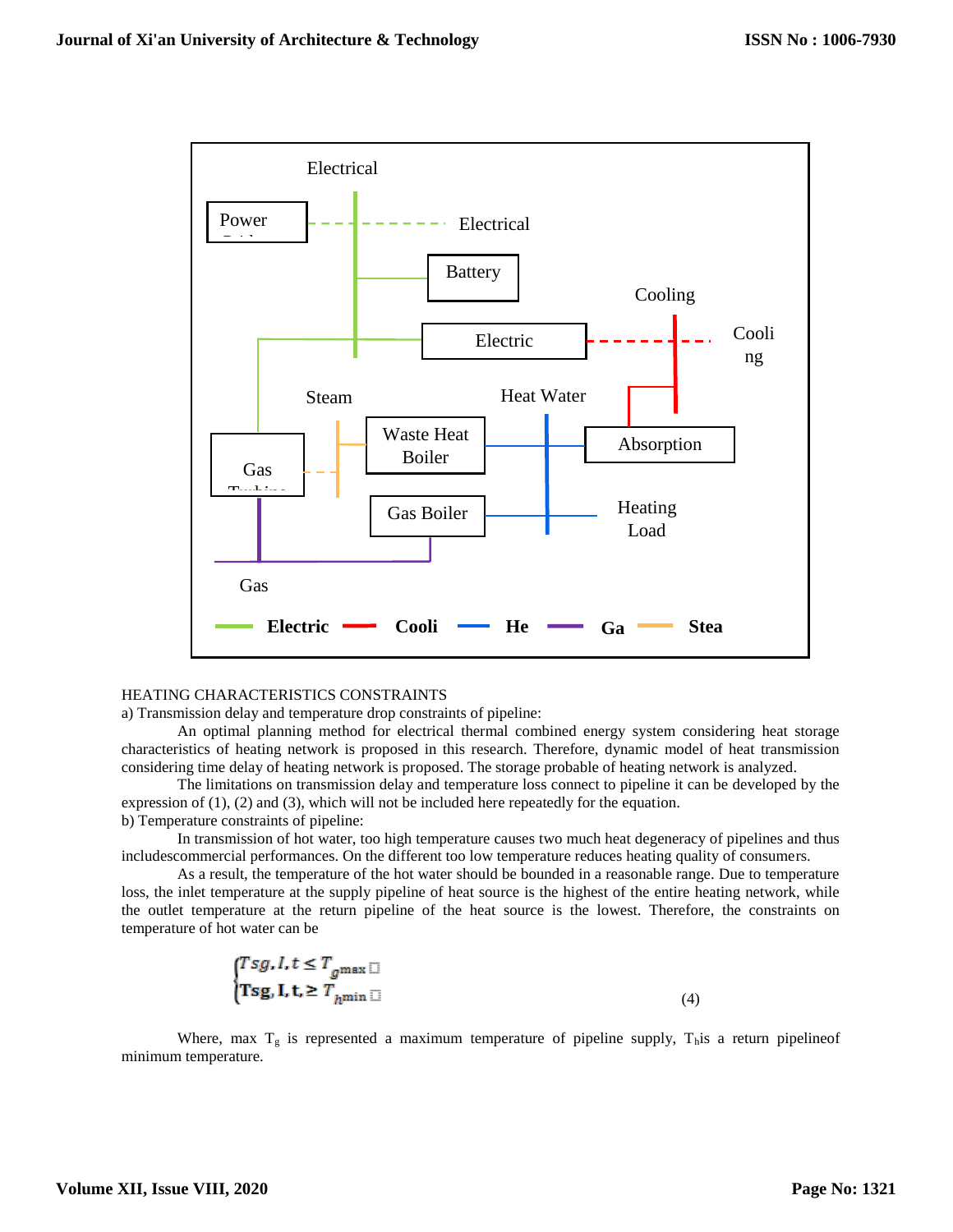Combined with the energy equipment model an optimal scheduling process for electrical thermal integrated energy system considering heat storage features of heating network is proposed.The heating network is used as the planning resource to participate in the optimal scheduling of electrical thermal combined energy system.



Figure 3: Predicted demands in the event of CCHP microgrid.

Numerical studies established that the model considering time delay and heat storage is able to reduce operational cost of integrated energy system, and take advantage of the complementarity between electrical and thermal power flow.

### IV RESULT AND DISCUSSION

The predicted demands event of CCHP microgrid are respectively demonstrated in the below figure. Time used for process of tariff is proved in Below figures and unit calorific value of gas is 0.381 (¥/(kw·h)) are processed in the electric power of optimal dispatch.



Figure 4: Optimal dispatch results of the electric power.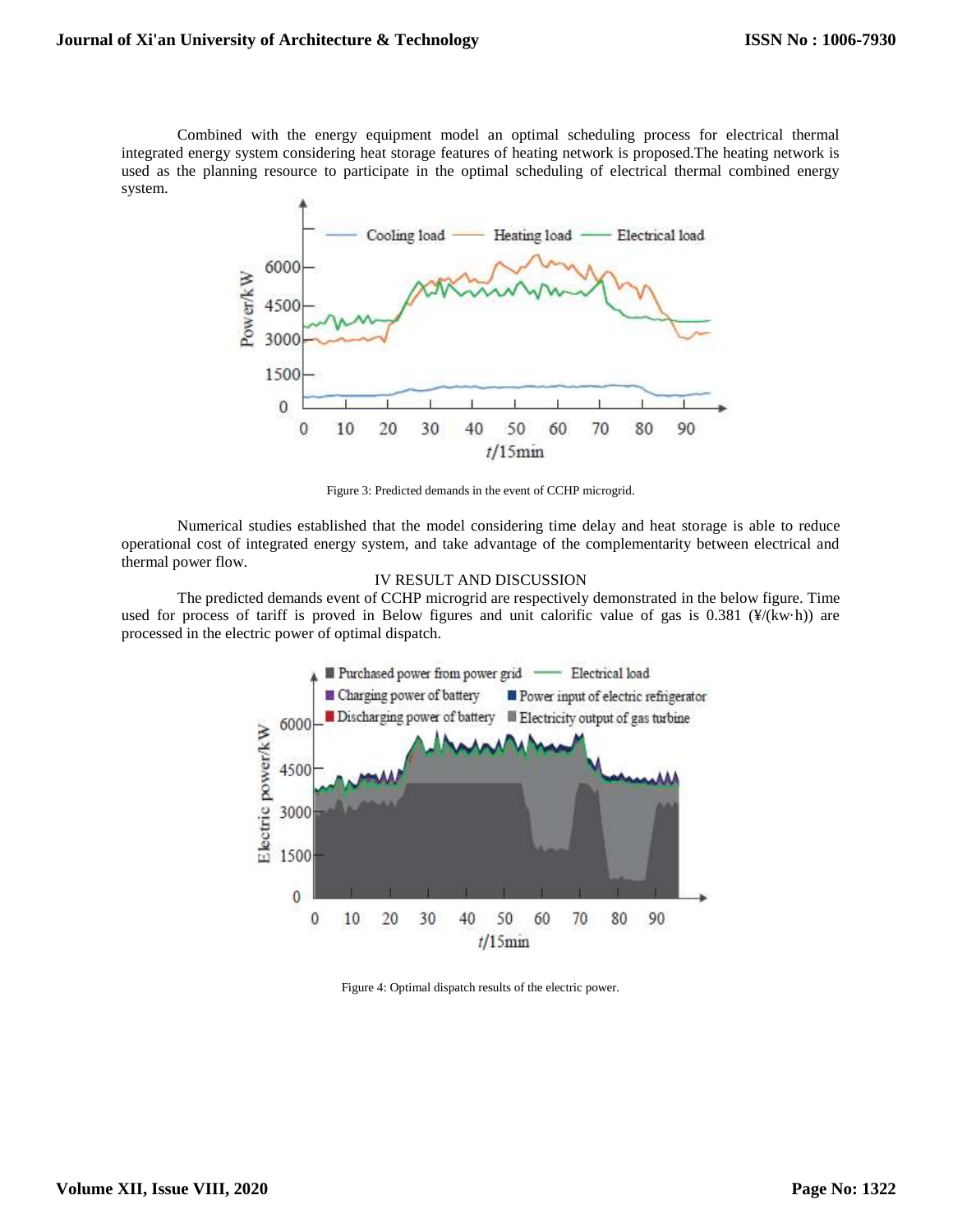

Figure 5: Optimal dispatch results of heat.

Total thermal energy introduced into heating networks during the dispatching day by all that consumed by all heat loads and heat sources are respectively illustrated in Figure 6. It can be establish that total energy production and also consumption are not equal for the period of the dispatching day for heating network has the character of heat storage bring about from transmission delay concerning to pipelines.



Figure 6: Optimal dispatch results of cooling.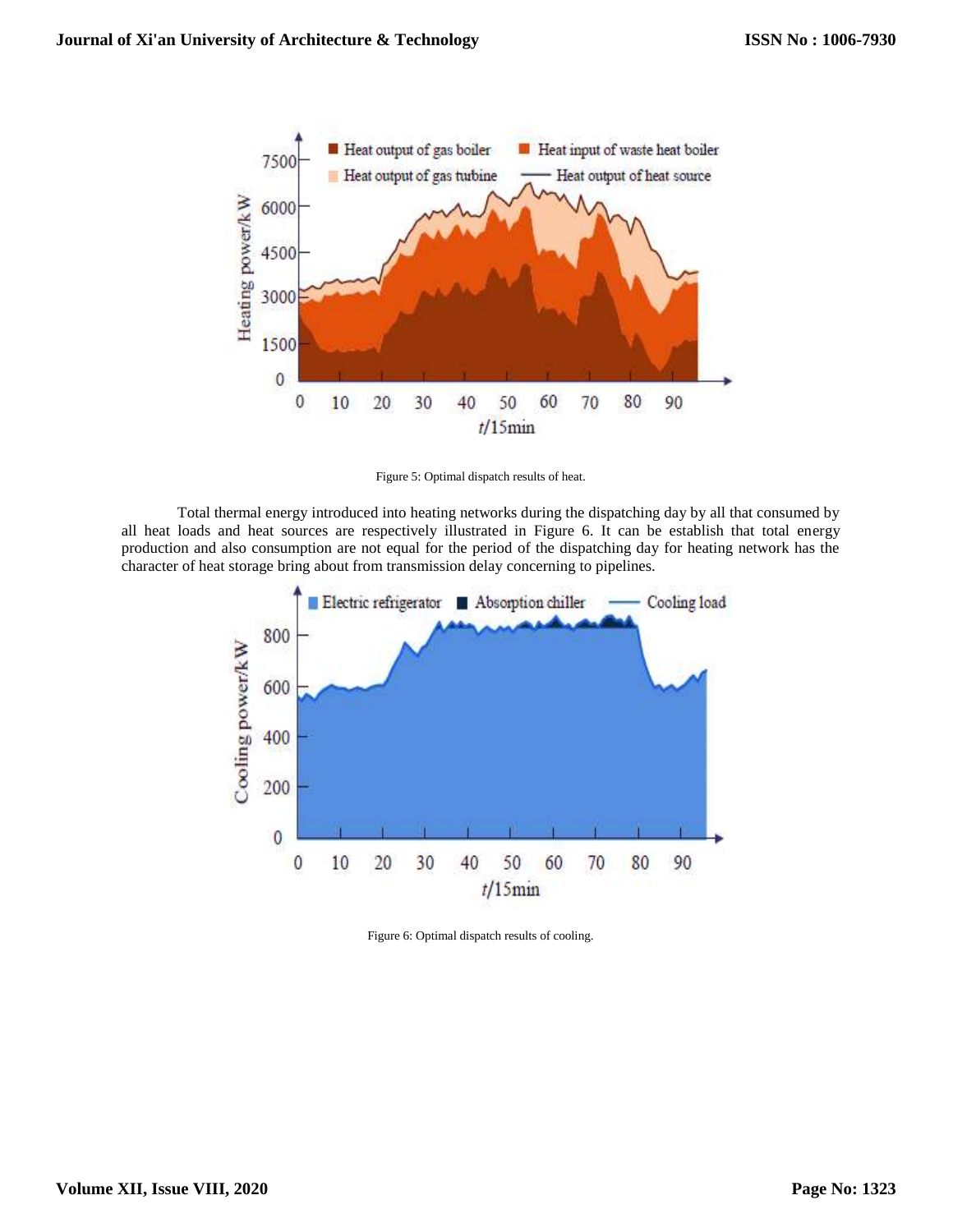

Figure 7: Heat outputs of all heat sources and heat demands of all loads

In addition, total energy consumption is obviously less than total energy construction. For the event CCHP microgrid heating network can be observed as heat storage method, which can release energy or store for succeeding better performance on economy.

Daily Operation Cost

By both with and without considering thermal characteristics of heating networkare calculated daily operation costs of the event CCHP microgrid are demonstrated in Table I, which are respectively noted as Event 1 and Event 2.

| <b>SCENES</b> | DAILY OPERATION COST<br>$(\mathbf{\mathbf{F}})$ | TIME OF CALCULATING |
|---------------|-------------------------------------------------|---------------------|
| Event 1       | 135720                                          | 0.03                |
| Event 2       | 124500                                          | 0.05                |

#### TABLE 1: OPERATIONAL ECONOMIC COMPARISON

In event 1, the thermal characteristics of heating network are not measured and appropriately daily operation cost is ¥135720. However, the daily operation cost decreases from ¥135910 to ¥124500 with a reduction of ¥11630 when the thermal characteristics of heating network are included into the optimization model.The comparison described above demonstrates that the proposed model can deliver more economic dispatching solution because it can take the thermal characteristics of heating network into account.

# V CONCLUSION

The research concluding, optimization model of CCHP microgrid is developed under the consideration of transmission loss a temperature delay are concerning to pipelines. Therefore, the dispatching optimization model